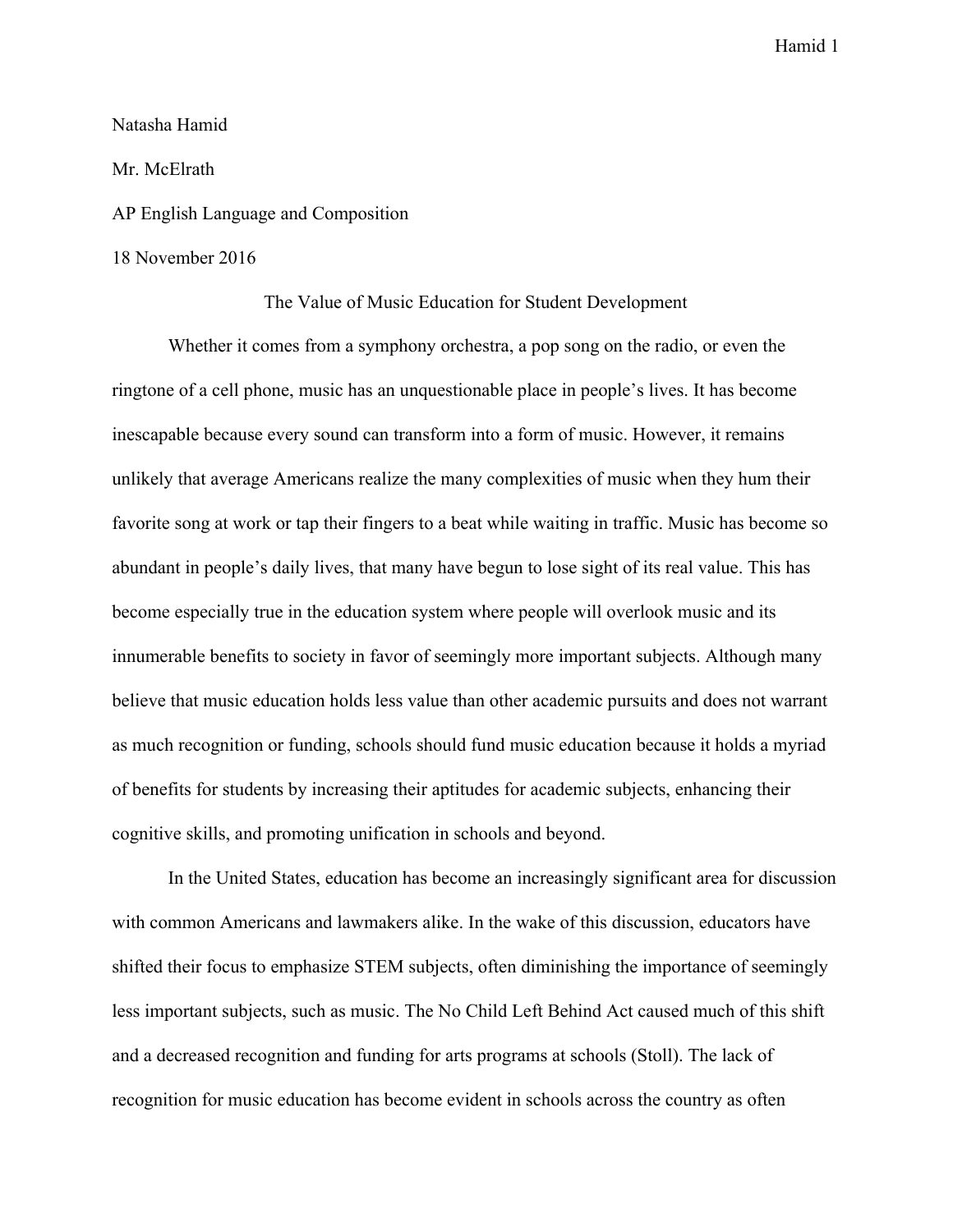budget cuts come straight from the music department. Because music education requires much funding from schools "due, in great part, to the high costs of sheet music and instrument purchase and repair," it often receives cuts to funding first (Petress). However, school boards may misjudge the importance of music education in students' development. Schools must do all they can to nurture, rather than ignore, musical talent in young students.

Music education holds an important place in schools because it can help students excel academically. For example, in the article "Music and Cognition: The Mozart Effect Revisited." Jesse Hamlin describes a study conducted by Dr. Sylvain Moreno at the University of Toronto in which children ages 4 to 6 took part in a twenty day educational program about music, learning basic rhythm, intonation, theory, etc. The children took verbal IQ tests both before and after the twenty days, and by the end of the program, "more than 90 percent of the music kids improved their verbal scores" (Hamlin). The study proves a strong connection between music education and child intelligence. Additionally, in his article "The Importance of Music Education," Ken Petress cites studies from the National Association for Music Education (NAMC) which show that students enrolled in music programs at school, such as band, orchestra or choir, "receive more academic honors than do non-musically involved students." Along with these honors, "the College Entrance Examination Board, 2001 . . . reports that students involved in music education score significantly higher on their SATs" (Petress). Though it seems unlikely, studies such as these demonstrate music's capability to increase a student's performance on tests meant to measure academic capacity, proving a significant link between music education and academic performance.

The simple reasoning behind the link comes from the development of skills in musical learning that parallel with cognitive skills and values that improve academic ability. In fact,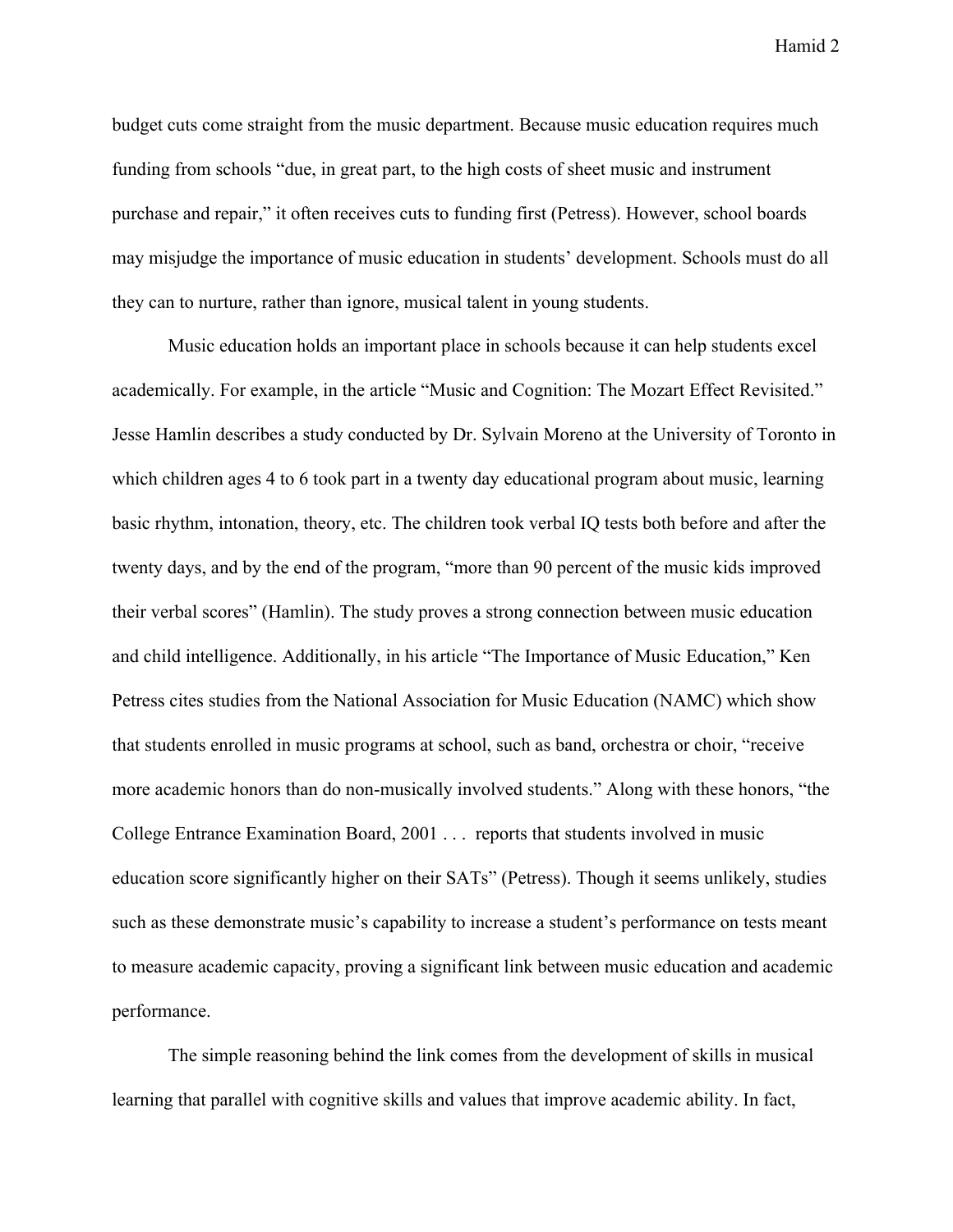"neurological research is cited showing music education enhances abstract reasoning needed in learning math and science" (Petress). Music education has proved to stimulate children's development of "cognitive modifiability," a development of skills that help students learn across all curriculums (Popescu). One prevalent example stems from music's impact on reading and language. Jesse Hamlin quotes Dr. Nina Kraus, a neurobiologist at Northwestern University, who says, "Music and language have common biological mechanisms. Musical training strengthens them." Some of these strengthened mechanisms include attention and memory which Kraus suggests add to children's "'phonological processing' and [enhance] their reading skills" (Hamlin). Music requires players to process and analyze patterns, further developing a young musician's cognitive processes much more than a child who has no musical background (Hamlin). In addition, cognitive development from music benefits students in ways other than just academics. The development instills values that prepare them for lives past school and improves their capabilities to achieve success in the real world. Ken Petress quotes Michael E. DeBakey from NAMC who states that "studying music encourages self-discipline and diligence ... promotes self expression, and provides self gratification while giving pleasure to others." Music education creates a mentality in students to discipline themselves to encourage a strong work ethic. Additionally, the skill of self expression becomes necessary to students throughout their lives. Music expands on this skill by prompting students to form their own views and have a willingness to express them in any way. It remains undeniable that music develops essential cognitive abilities that aid students throughout their lives.

In addition, music acts as a powerful tool of unification that creates connections for students with each other, their schools, and the larger world. First, music education in schools creates bonds between students. Young musicians, whether in a band, an orchestra, or a choir,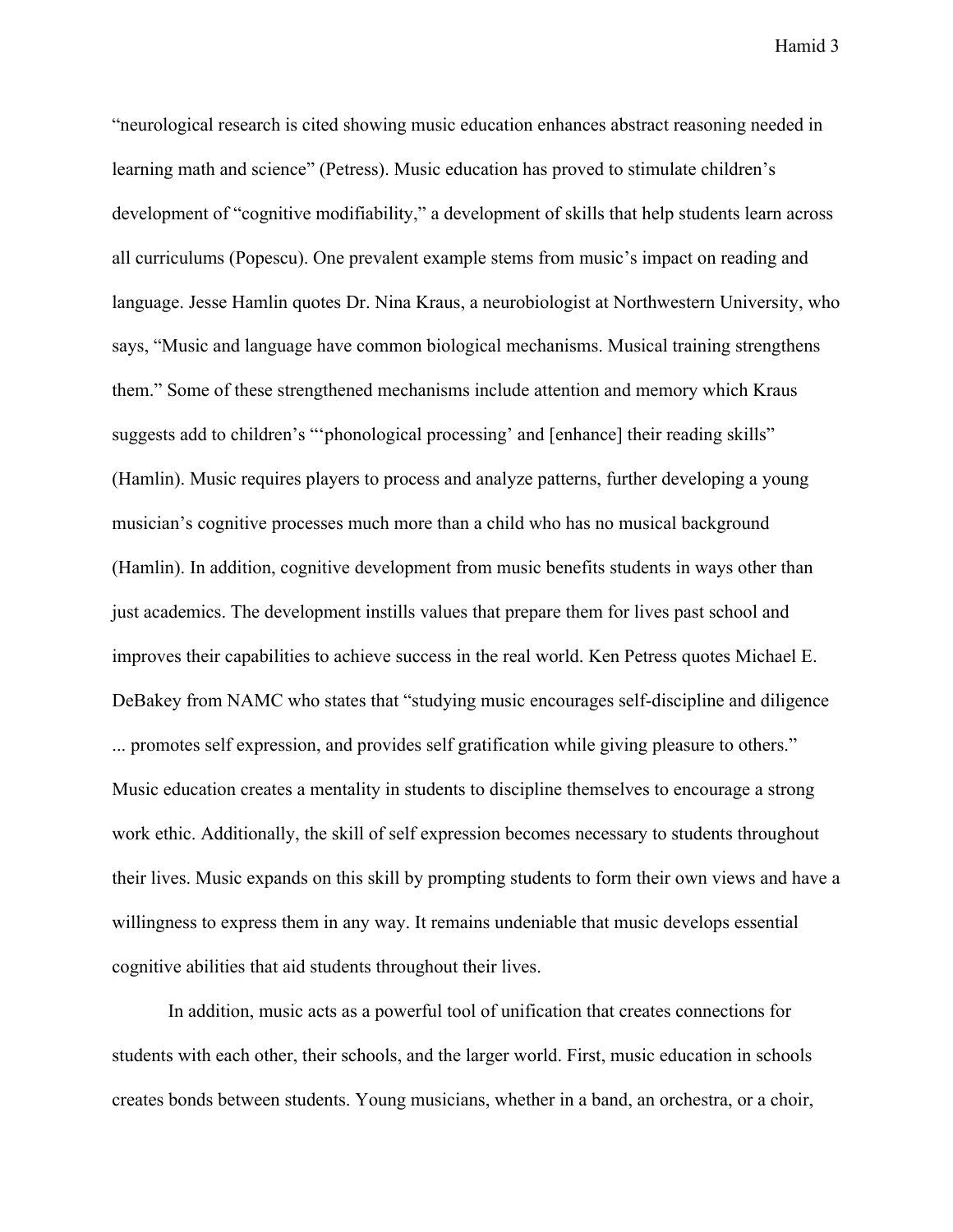must "work as a team for their performance to be appreciated and valued" (Petress). Music programs also help students become more active members of their schools, and thus more engaged in their learning environment. According to multiple studies conducted by NAMC, such as the National Education Longitudinal Study, "music education involvement reduces disruptive students in the school" (Petress). This provides for a more connected overall academic environment. Schools need this kind of student engagement to be successful. Furthermore, a mentality of promoted unification between children and within schools leads students to search for connections and unification throughout their lives. Music teaches more than pitches, or beats, or chords in that "music teaches one about history and culture and builds tolerance of and appreciation of other peoples" (Petress). Students cannot easily attain this kind of learning from other subjects. With music education, students do not just gain knowledge of how to play a scale or a difficult rhythm. They gain appreciation that originates not simply from a use of reason, but from a use of emotion. The result, according to jazz educator Todd Stoll, is that music and the arts "inoculate a new generation against the fear of not knowing and understanding those who are different from themselves." These lessons remain extremely important in creating well-rounded, knowledgeable children.

While many do not see its importance, music education holds tremendous value for students of all ages. School boards across the country decide that if they must make cuts to the budget, they will reduce music programs first. However, music education deserves just as much funding as any other school subject. An emphasis on music education can help schools see the improvements that the No Child Left Behind program hoped for because music develops skills necessary to cognitive development in children and thus improves their academic capabilities. In addition, music creates more engaged and active community members by unifying students and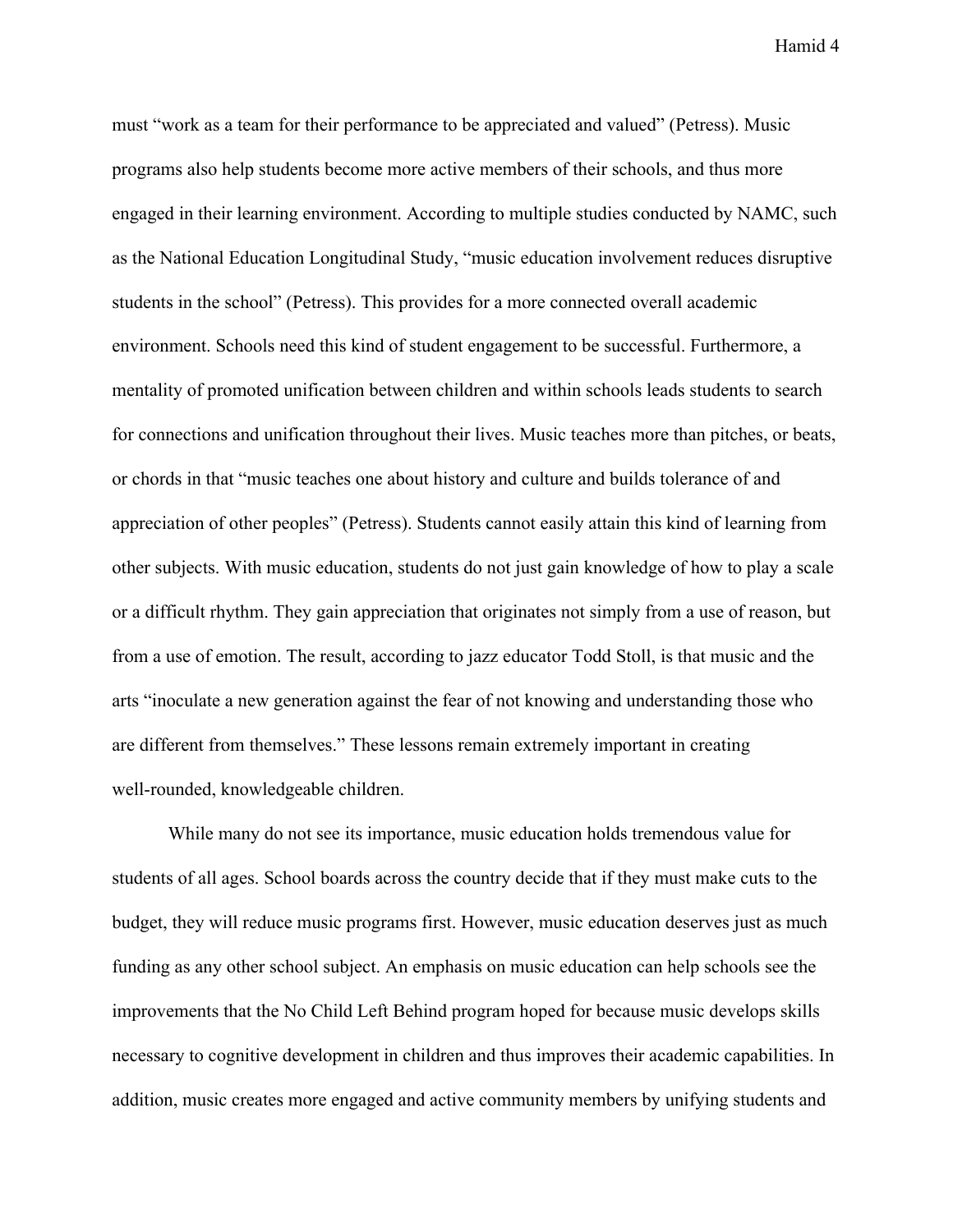connecting them to their world. Music provides an education like no other because it becomes a bridge between a student's knowledge and emotions and requires that they express themselves and their ideas. Schools must protect and promote a process of learning that is so distinctive from that of other academic subjects. However, when schools cut music programs, they often cut off children from their only access to music education. Moreover, schools should fund music education programs so that students never lose their numerous benefits. Music will continue to foster students with advanced academic and cognitive abilities, deep connections to each other and the world, and the strong capacity for self expression.